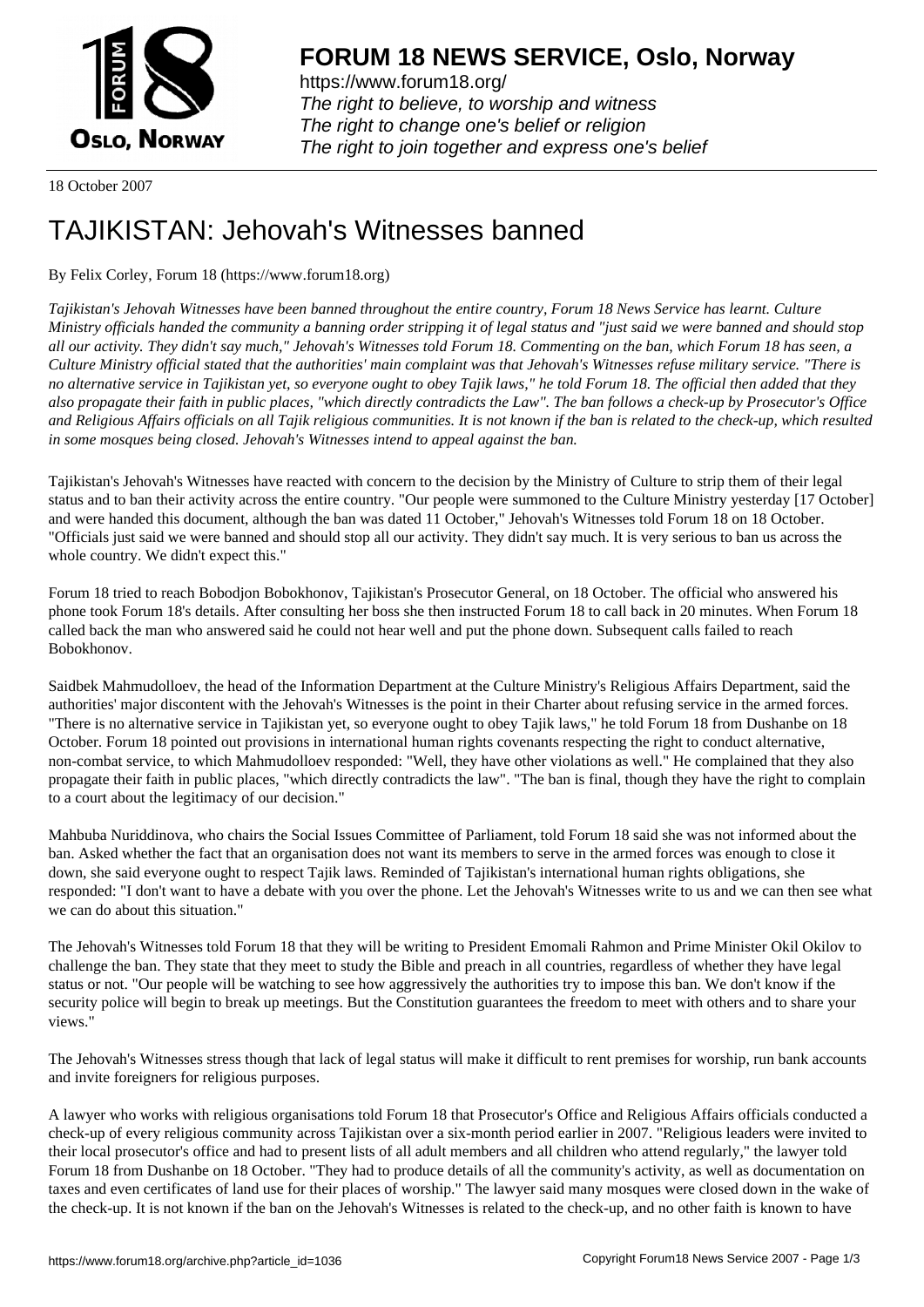Life for religious communities of all faiths in Tajikistan has become steadily more difficult in recent years. Plans are underway to replace the existing make the Religion Law with a harsher Law, which has aroused concern among many faiths. Unapproved mosques were demolished or closed down in the capital Dushanbe during the summer, while Christian churches and the city's synagogue are under threat amid redevelopment plans (see F18News 10 October 2007 http://www.forum18.org/Archive.php?article\_id=1032).

The two-page banning order on the Jehovah's Witnesses, of which Forum 18 has received a copy, was numbered 11/3 and signed by Minister of Culture Mirzoshorukh Asrori. It notes that the Ministry took the decision on the basis of an order to ban the community by the Prosecutor General.

The Ministry claimed that the registration of the Jehovah's Witnesses by the then Religious Affairs Committee in January 1997 had been in violation of the Article 3 of the Religion Law, though it did not specify why. It said that Jehovah's Witness activity violated the country's Constitution as well as the Religion Law.

Article 3 of the 1994 Religion Law then in force speaks of the right of citizens to profess their faith freely and to bring up their children with the attitude to religion they deem appropriate, bans the use of force in matters of religion and restricts religious activity only when it harms national security, health and morals.

"The religious organisation of Jehovah's Witnesses carried out its activity in violation of Republic of Tajikistan legislation by distributing in public places and at the homes of citizens, i.e. among members and followers of other religions, propagandistic books on their religion, which has become a cause of discontent on the part of the people," the order declares. "Many complaints have been received concerning the illegal activity of the religious organisation of Jehovah's Witnesses by the Religious Affairs Committee of the Government of the Republic of Tajikistan, the Ministry of Culture, and the law-enforcement agencies of the country."

Because the Jehovah's Witnesses "regularly committed violations", the order said they had been warned in writing by the then Religious Affairs Committee in October 2000. They were also ordered to bring Article 2.2 of their Statute, which spoke of their practice of spreading their faith, "to bring it into line" with the law. The order said that for "propagandising in public places and at the homes of citizens" the Jehovah's Witnesses were banned for three months in September 2002.

The Ministry ordered that the law-enforcement agencies be informed of the ban. It appointed Deputy Culture Minister Murodullo Davlyatov – until recently the head of the Religious Affairs Committee – to oversee the implementation of the ban.

The Jehovah's Witnesses question why the authorities have suddenly decided to regard the 1997 registration by the Justice Ministry as "illegal". "How could there have been a mistake when the Statute was considered by the Justice Ministry before being approved so long ago?"

The Jehovah's Witnesses say they have about 600 adherents in eight congregations in Tajikistan. They point out the irony that in early October, a few days before the ban was approved, their congregation in the town of Tursunzade [Tursunzoda] west of Dushanbe close to the border with Uzbekistan received approval to use their newly-built Kingdom Hall. This is the only place of worship the Jehovah's Witnesses own in the country. In the capital Dushanbe, where most of their members are based and where they have had registration since 1994, they rent premises for meetings.

The Jehovah's Witnesses complain that a "sudden change" in April 2007 saw the authorities beginning to obstruct their shipments of religious literature from abroad. That month the National Security Committee (NSC) secret police banned the release of a shipment from customs without giving a reason. An NSC officer told the Jehovah's Witnesses in May that the shipment would be destroyed. The Jehovah's Witnesses tried to challenge the ban in court, but have been court up in successive hearings over which court has jurisdiction. A second shipment which arrived subsequently was also banned from being released by customs.

Payam Foroughi, Human Dimension Officer of the Organisation for Security and Co-operation (OSCE) Centre in Dushanbe told Forum 18 on 18 October that "OSCE member States have committed themselves to non-discrimination on the issue of Freedom of Thought, Conscience, Religion, or Belief for all within their territory, without distinction as to race, gender, language or religion." The OSCE Centre "hopes that the ban on the Jehovah's Witnesses can be amicably resolved."

Foroughi added that "OSCE participating States, including Tajikistan, can only benefit from the existence of a diverse representation of religious beliefs, whether of Islamic, Christian, or other faiths."

The Jehovah's Witnesses note that in neighbouring Uzbekistan almost all their communities are now illegal, while the last remaining registered community – in Chirchik near Tashkent – is threatened with removal of its legal status (see F18News 21 August 2007 http://www.forum18.org/Archive.php?article\_id=1009). None of their communities in Turkmenistan are officially allowed to function because – like many communities of other faiths - they have not been able to gain legal status since 1997 (see F18News 20 July 2007 http://www.forum18.org/Archive.php?article\_id=997).